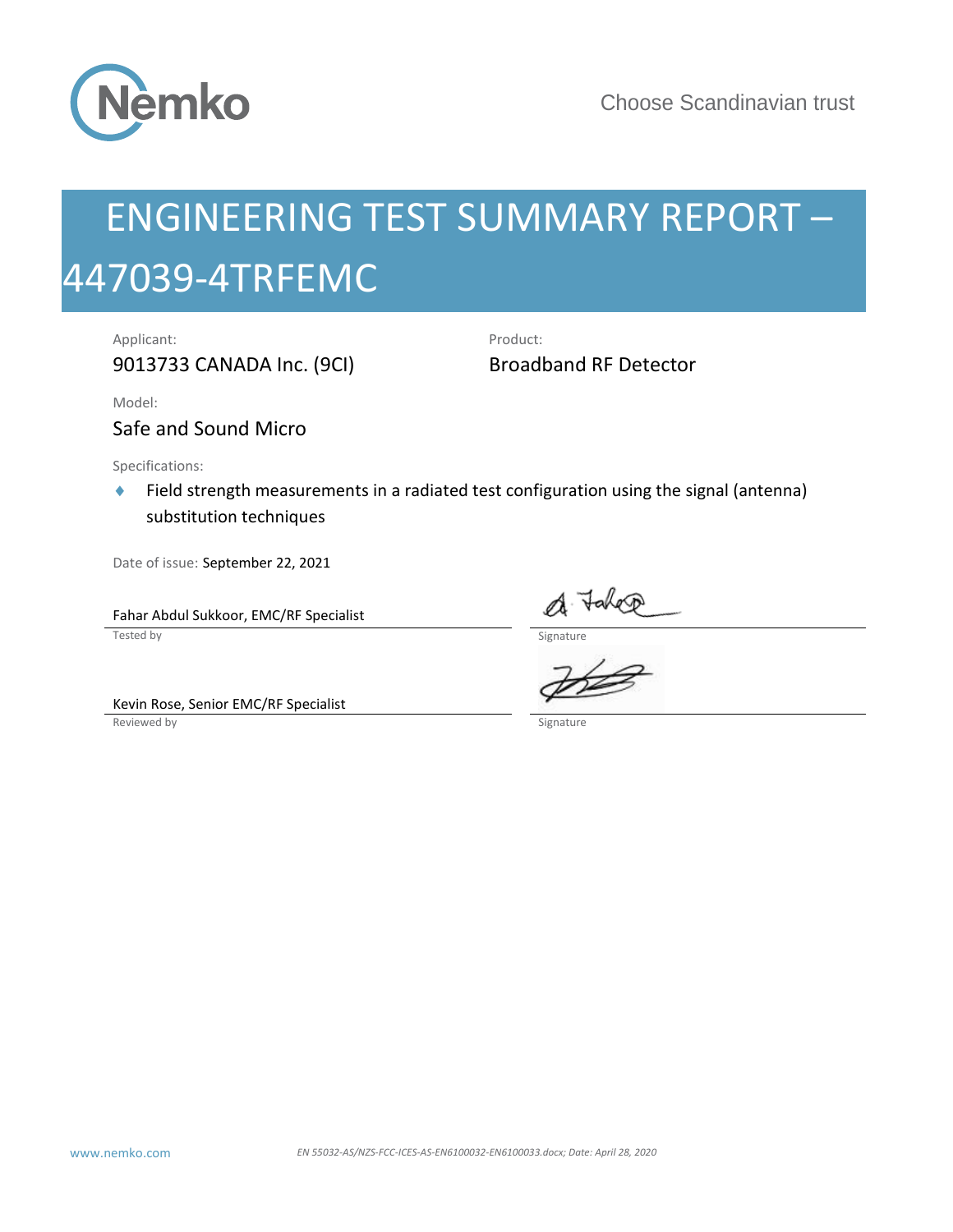

### Lab locations

| Company name           | Nemko Canada Inc.    |                                                                                                    |                      |                          |
|------------------------|----------------------|----------------------------------------------------------------------------------------------------|----------------------|--------------------------|
| <b>Facilities</b>      | Ottawa site:         | Montréal site:                                                                                     | Cambridge site:      | Almonte site:            |
|                        | 303 River Road       | 292 Labrosse Avenue                                                                                | 1-130 Saltsman Drive | 1500 Peter Robinson Road |
|                        | Ottawa, Ontario      | Pointe-Claire, Québec                                                                              | Cambridge, Ontario   | West Carleton, Ontario   |
|                        | Canada               | Canada                                                                                             | Canada               | Canada                   |
|                        | K1V 1H2              | <b>H9R 5L8</b>                                                                                     | <b>N3E 0B2</b>       | K0A 1L0                  |
|                        | Tel: +1 613 737 9680 | Tel: +1 514 694 2684                                                                               | Tel: +1 519 650 4811 | Tel: +1 613 256-9117     |
|                        | Fax: +1 613 737 9691 | Fax: +1 514 694 3528                                                                               |                      | Fax: +1 613 256-8848     |
|                        |                      |                                                                                                    |                      |                          |
| Test site registration | Organization         | <b>Recognition numbers and location</b>                                                            |                      |                          |
|                        | FCC/ISED             | FCC: CA2040; IC: 2040A-4 (Ottawa/Almonte); FCC: CA2041; IC: 2040G-5 (Montreal); CA0101 (Cambridge) |                      |                          |
| Website                | www.nemko.com        |                                                                                                    |                      |                          |

### Limits of responsibility

Note that the results contained in this report relate only to the items tested and were obtained in the period between the date of initial receipt of samples and the date of issue of the report.

This test report has been completed in accordance with the requirements of ISO/IEC 17025. All results contained in this report are within Nemko Canada's ISO/IEC 17025 accreditation.

### Copyright notification

Nemko Canada Inc. authorizes the applicant to reproduce this report provided it is reproduced in its entirety and for use by the company's employees only. Any use which a third party makes of this report, or any reliance on or decisions to be made based on it, are the responsibility of such third parties. Nemko Canada Inc. accepts no responsibility for damages, if any, suffered by any third party as a result of decisions made or actions based on this report. © Nemko Canada Inc.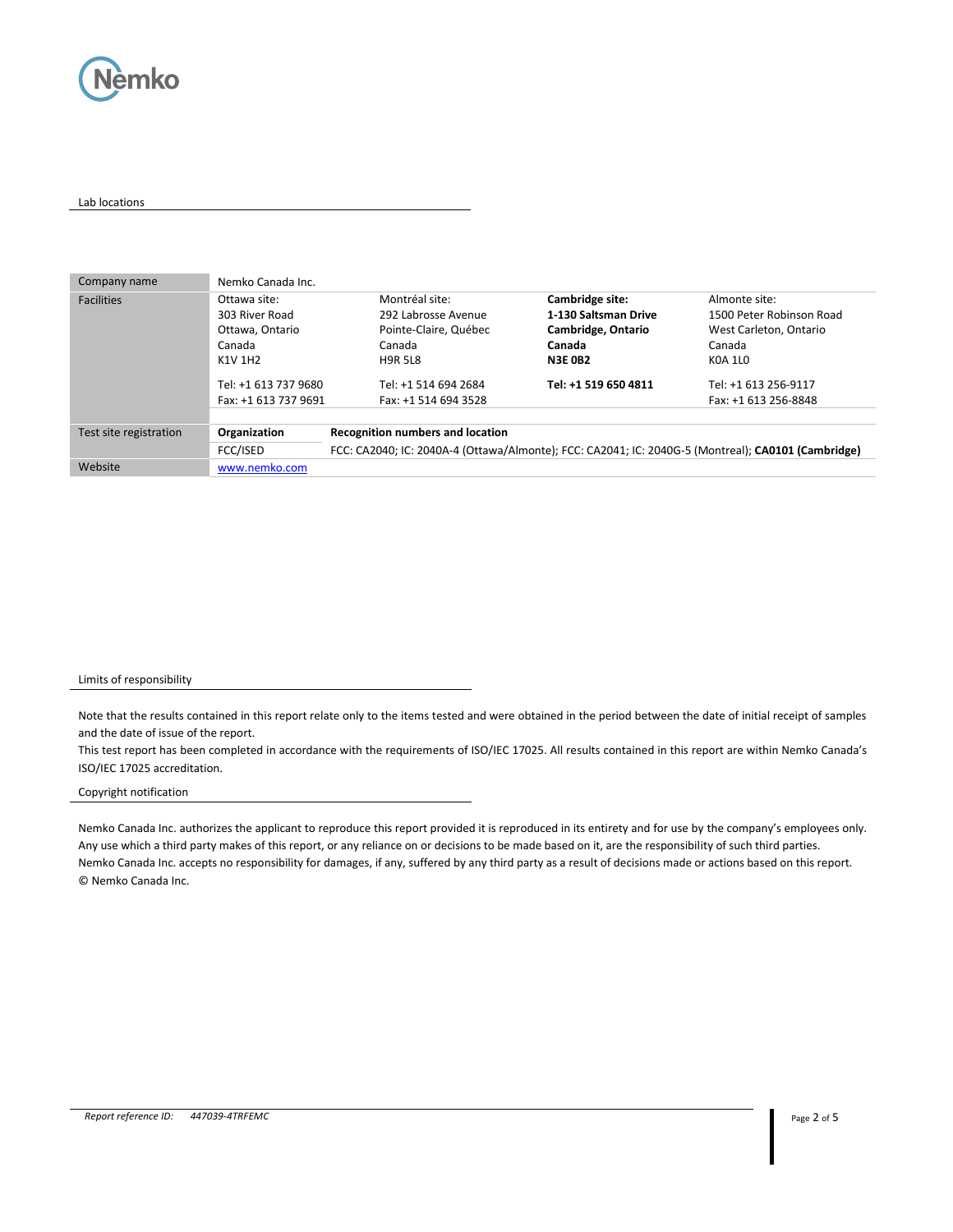# Section 1 Information provided by the applicant

## 1.1 Disclaimer

**Nemko** 

This section contains information provided by the applicant and has been utilized to support the test plan. Inaccurate information provided by the applicant can affect the validity of the results contained within this test report. Nemko accepts no responsibility for the information contained within this section and the impact it may have on the test plan and resulting measurements.

# 1.2 Applicant/Manufacture

| Applicant name      | 9013733 CANADA Inc. (9CI) |
|---------------------|---------------------------|
| Applicant address   | Cambridge ON N1R 4N5      |
| Manufacture name    | Same as applicant         |
| Manufacture address | Same as applicant         |

# 1.3 EUT information

| Product                         | <b>Broadband RF Detector</b>                                                                                                                                                                                 |
|---------------------------------|--------------------------------------------------------------------------------------------------------------------------------------------------------------------------------------------------------------|
| Model                           | Safe and Sound Micro                                                                                                                                                                                         |
| Serial number                   | None                                                                                                                                                                                                         |
| Part number                     | None                                                                                                                                                                                                         |
| Power requirements              | Battery in nominal range as indicated by detector                                                                                                                                                            |
| Description/theory of operation | Detector measures the instantaneous peak flux density of all bands in its measurement range. Peak readings are<br>displayed via the EUT's LED indicators illustrating increasing magnitudes of flux density. |

### 1.4 Test report revision history

### *Table 1.4-1: Test report revision history*

| <b>Revision#</b> | Date of issue      | Details of changes made to test report |
|------------------|--------------------|----------------------------------------|
| <b>TRF</b>       | September 23, 2021 | Original report issued                 |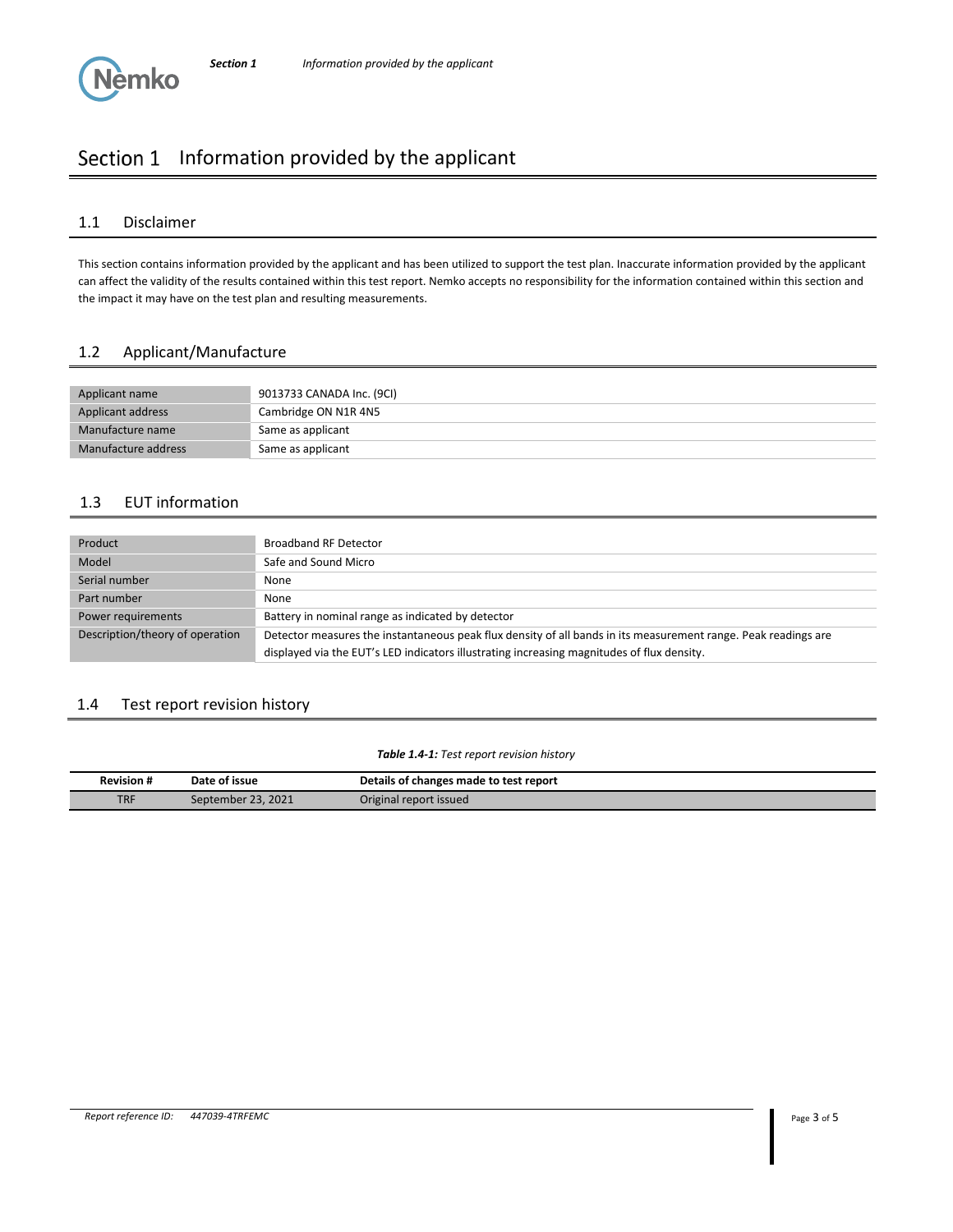# Section 2 Testing data

# 2.1 Frequency Response Measurements 2.1.1 References and limits − ANSI C 63.10-2013 2.1.2 Test summary Tested by **Fahar Abdul Sukkoor** Test date August 10, 2021 2.1.3 Setup details Port under test Enclosure Port EUT power input during test Battery in nominal range as indicated by detector EUT setup configuration Table top Test facility Semi anechoic chamber Measuring distance 3 m Measurement details Signal generator level is determined for each frequency to produce reference field strength by having the reference antenna measured using a spectrum analyzer. After the reference antenna is replaced by EUT, the signal generator levels are altered to achieve threshold levels of EUT reading ( $1000 \mu W/m^2$ ) for each frequency set and recorded. Baseband signal type 100% duty cycle continuous wave